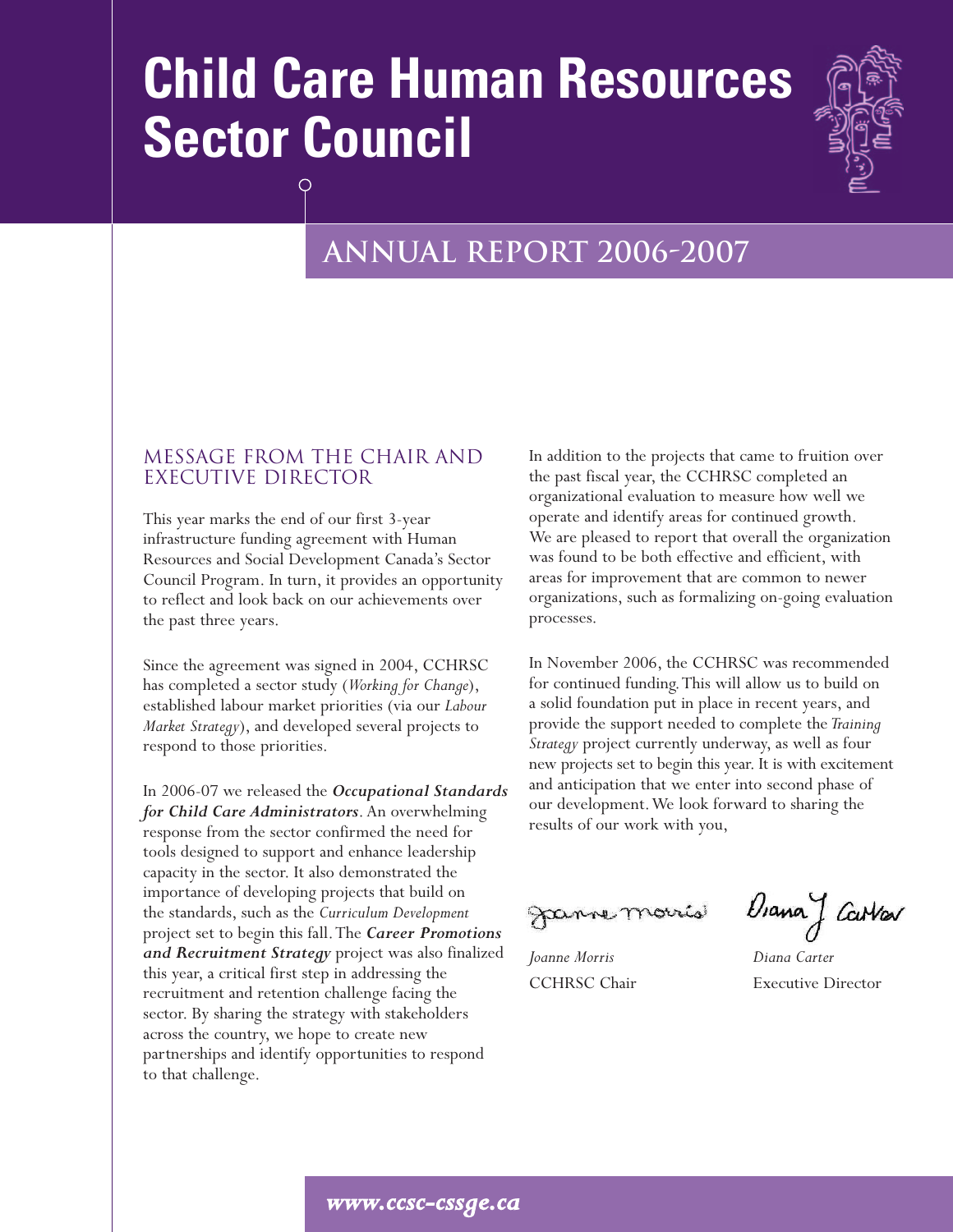# WHAT IS THE CHILD CARE Human Resources Sector Council (CCHRSC)?

The Child Care Human Resources Sector Council (CCHRSC) is a pan-Canadian not-for-profit organization dedicated to moving forward on human resource issues in Canada's early learning and child care sector. By bringing together national partners and other stakeholders, the CCHRSC examines and responds to issues such as recruitment and retention, training, skills development, compensation and more.

# CCHRSC PROJECTS 2006-07

#### **Career Promotions & Recruitment Strategy**

The Career Promotions and Recruitment Strategy identifies ways to promote early childhood education as a career and encourage skills development in the sector. Along with other CCHRSC projects, the strategy is one part of the multi-pronged response needed to address the recruitment and retention challenges facing the sector. Developed throughout 2006-07, the strategy:

- Identifies the most appropriate *target audiences* for promotional activities;
- Includes *viable messages* about the rewards and benefits of jobs in the sector; and
- Contains an *action plan* designed to promote careers in early childhood education.

Extensive research led to the creation of a flexible pan-Canadian strategy that can be adapted to meet the needs of individual provinces, territories, and regions. In particular, the insights of more than 150 focus group and interview participants helped paint a picture of the early learning and child care environment as it relates to recruitment, retention, and professional development.Work will continue in 2007-08, as CCHRSC focuses on sharing the strategy with key stakeholders and identifying opportunities for related projects with HRSDC.

# **Occupational Standards for Child Care Administrators**

The August 2006 release of the *Occupational Standards for Child Care Administrators* represented the culmination of a project that spanned two years and involved more than 200 administrators, managers, directors, and other key stakeholders in the sector. The result is a comprehensive document that reflects best practices in the administration of early childhood settings and can be used in a variety of ways.

Over the past eight months, the standards have proven a useful and welcome tool for the sector. In response to the overwhelming number of requests and orders, more than 2,000 copies of the standards have been distributed and the demand continues. Each order has allowed the sector council to gather critical information on how the standards are being used, an important part of demonstrating their impact on the sector.Those findings are detailed in the chart below.



#### **OCCUPATIONAL STANDARDS — INTENDED USES**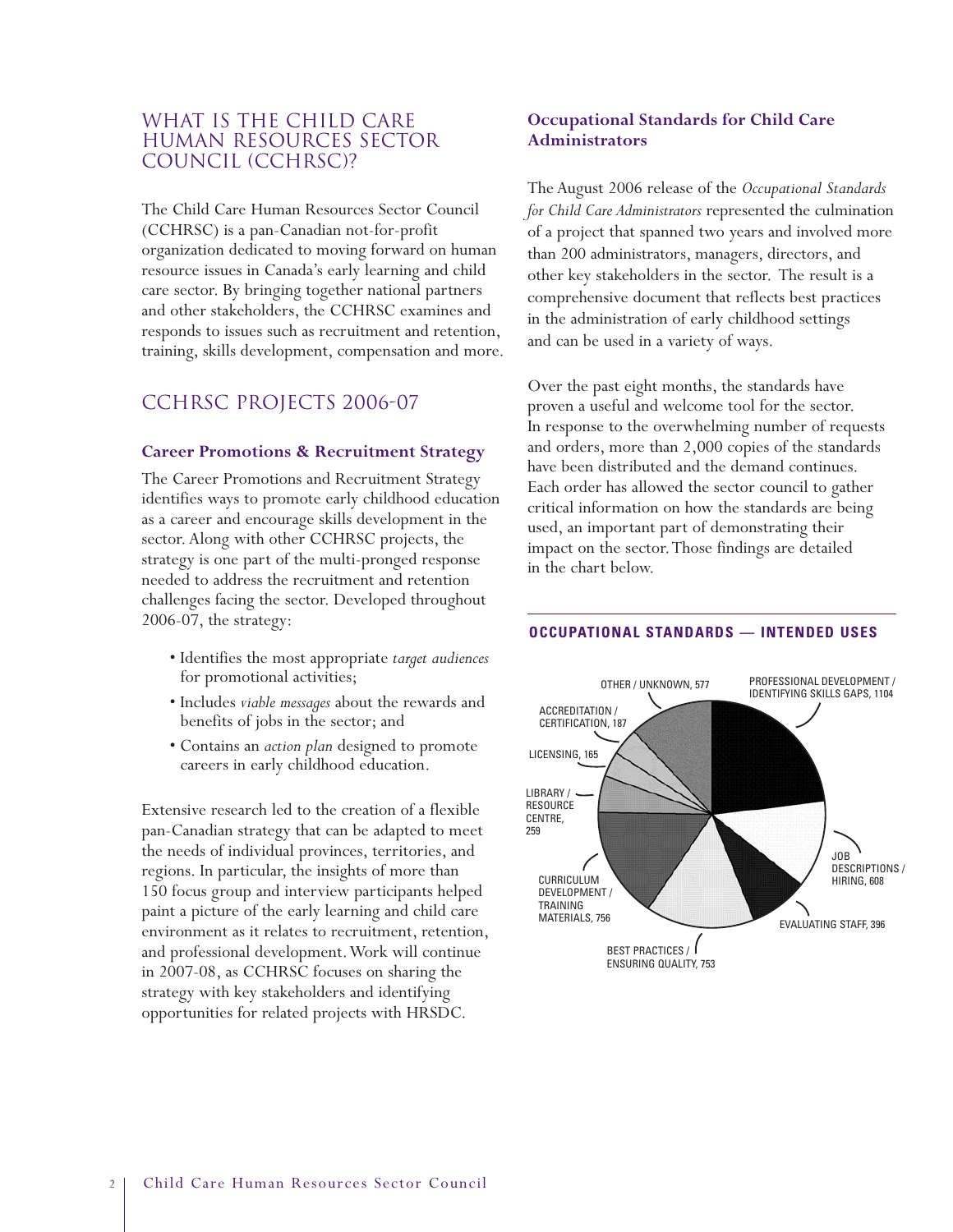#### **Training Strategy Project**

Varied approaches to training across the country make meeting the demand for well-trained staff a growing challenge for individual provinces and territories. Developed in response to that challenge, this project focuses on creating a training strategy that will recommend ways to improve the quality of, and standardize approaches to, child care training in Canada.

Since the project began in late 2005, an extensive process of research and consultation has been underway to ensure the recommendations are focused and relevant. Consultation with trainers, employers, students, policy makers, unions, and provincial and territorial governments has:

- Helped gather information on the current state of training in the child care sector;
- Identified new aspects of, and innovative approaches to training; and
- Identified gaps and barriers to training.

With much of the project research complete, in 2007-08 the focus will shift to developing the full-length strategy and creating an options paper that will recommend ways to move forward.

#### **Communications & Outreach**

While our Communications & Web Site development project came to an end in early 2007, the impact of the project continues. Highlights include...

#### *Web site — Uptake*

Since the launch of the new web site in early 2006, there has been a *260% increase* in the number of user sessions.

|                         | 2004-05 | 2006-07 |
|-------------------------|---------|---------|
| Number of user sessions | 15,476  | 55,217  |

#### *Newsflash — Uptake*

The first electronic newsflash went out to about 200 sector stakeholders in early 2006 and quickly became one of CCHRSC's most popular communication tools. One year later, the March 2007 e-bulletin had a reach of *1160 people — a 480% increase!*

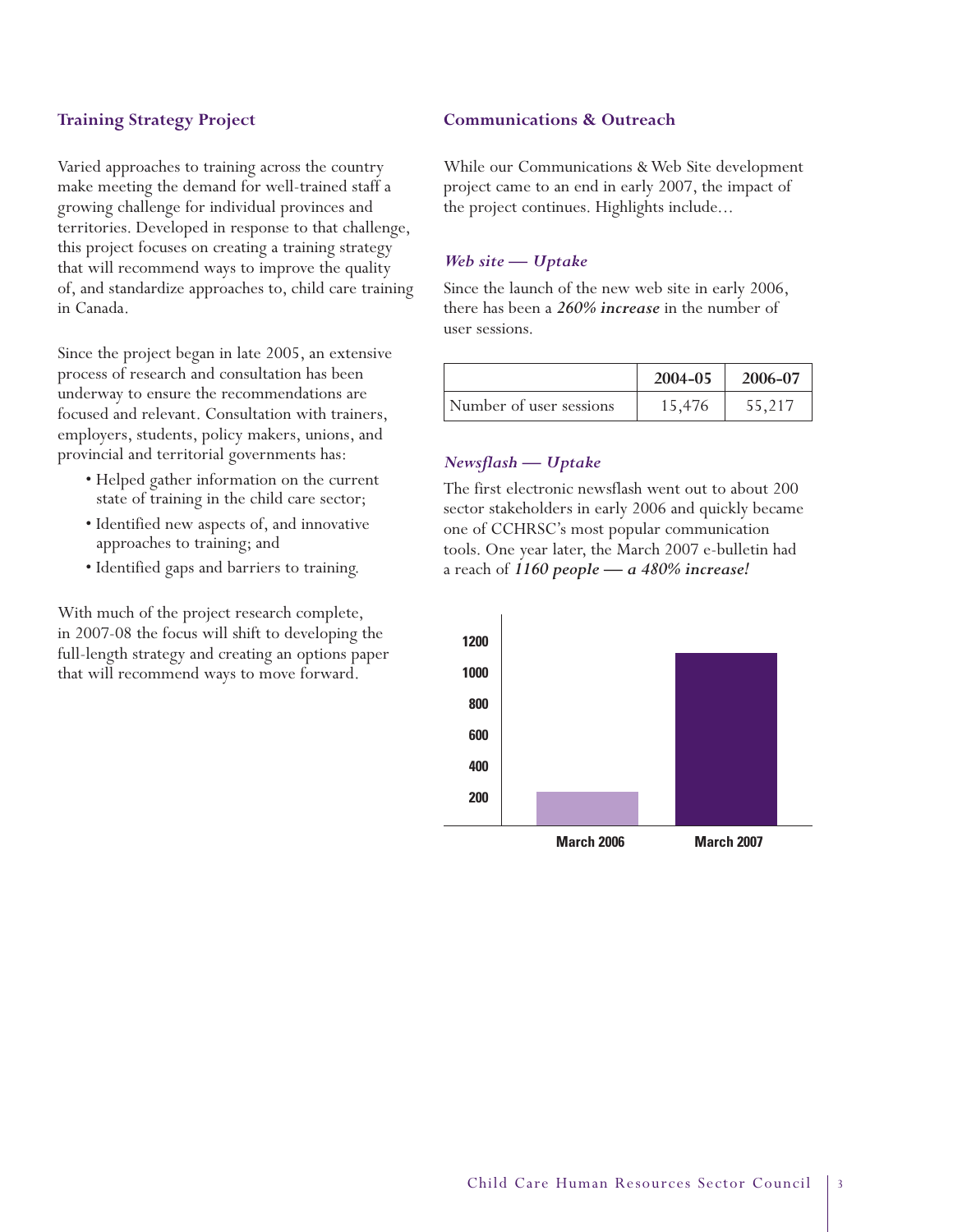#### **Requests for information and materials**

A more coordinated and consistent approach to communications led to increased awareness of CCHRSC. As a result, the number of information requests increased substantially and this year CCHRSC responded *to over 1700 individual requests!*

Tracking the requests that come in allows CCHRSC to identify which topics or subject matter are most in-demand in the sector. It also provides insight into how end users prefer to receive information, which helps determine the most appealing format for different publications.

This year's top five most in-demand print and electronic documents are listed below:

| <b>PRINT</b><br><b>TOP FIVE</b><br>2006-07                               | <b>NUMBER OF</b><br><b>INDIVIDUAL</b><br><b>REQUESTS</b> | <b>NUMBER DISTRIBUTED IN RESPONSE</b><br><b>TO INDIVIDUAL REQUESTS (OFTEN MORE</b><br><b>THAN 1 COPY WAS REQUESTED)</b> |
|--------------------------------------------------------------------------|----------------------------------------------------------|-------------------------------------------------------------------------------------------------------------------------|
| Occupational<br><b>Standards for Child</b><br><b>Care Administrators</b> | 1166                                                     | 1034 English / 132 French                                                                                               |
| <b>CCHRSC Brochure</b>                                                   | 125                                                      | 2,353                                                                                                                   |
| <b>Working for Change:</b><br>CD-Rom                                     | 116                                                      | 332                                                                                                                     |
| <b>Working for Change:</b><br><b>Executive Summary</b>                   | 100                                                      | 872                                                                                                                     |
| <b>CCHRSC Bulletin</b>                                                   | 35                                                       | 498                                                                                                                     |

| <b>DOWNLOADS</b><br><b>TOP FIVE</b><br>2006-07                     | <b>NUMBER OF DOWNLOADS</b>           |
|--------------------------------------------------------------------|--------------------------------------|
| <b>Child Care Wages</b><br>- Research Paper                        | 4,064 (2,624 English / 1,440 French) |
| <b>Working for Change</b><br>— Main Report                         | 3,847 (3,064 English / 783 French)   |
| <b>Working for Change</b><br>- Profiles and<br><b>Case Studies</b> | 1,580 (992 English / 588 French)     |
| A Snapshot of the<br>Child Care Workforce<br>— Research Paper      | 1,556 (1,168 English / 388 French)   |
| <b>Student Perspectives</b><br>— Research Paper                    | 1,079 (767 English / 312 French)     |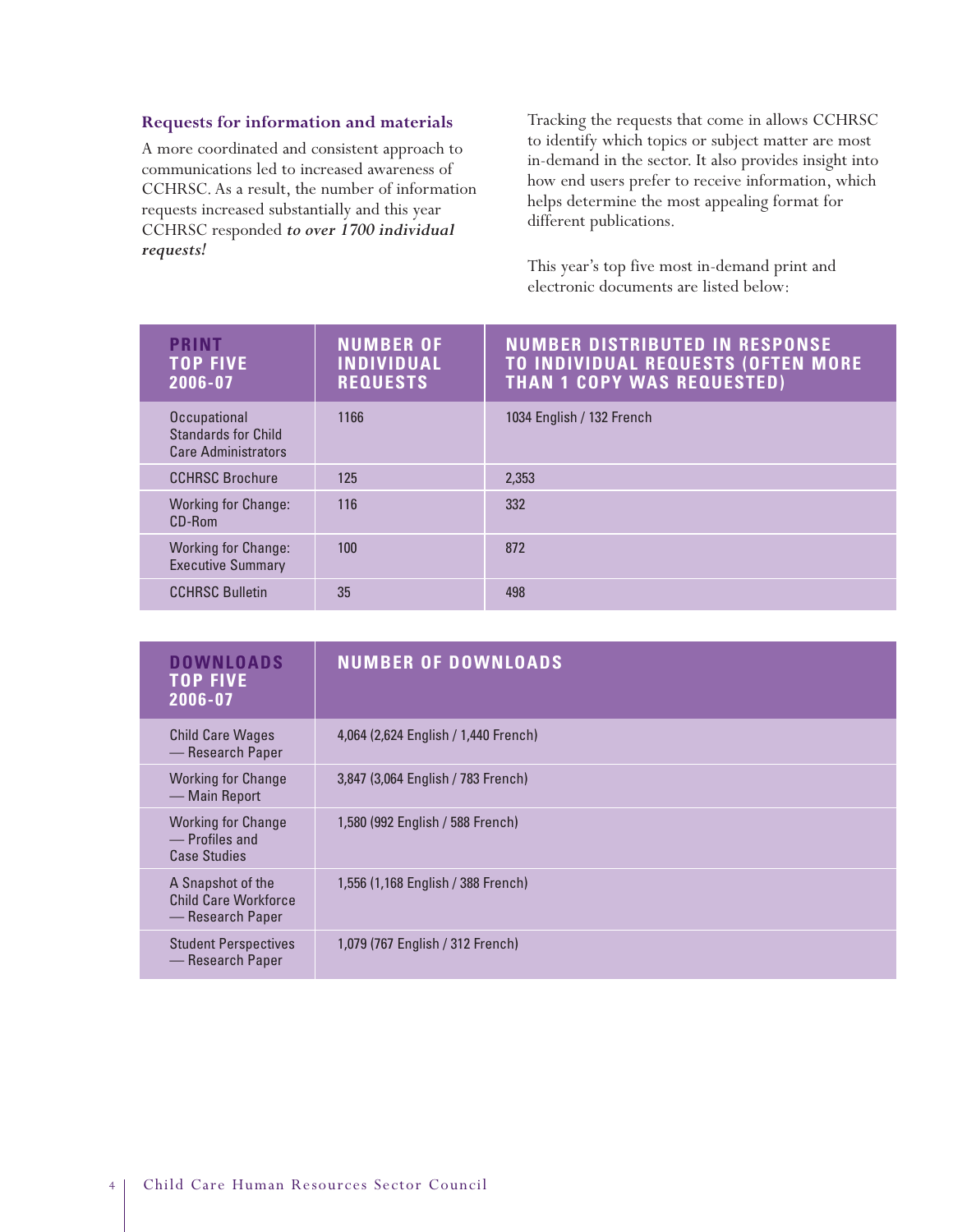# Outreach & Partnership **ACTIVITIES**

*This year representatives of the sector council participated in the following initiatives:*

#### **ECE Affinity Group**

The ECE Affinity group began in March 2005 as a joint initiative of the Association of Canadian Community Colleges and the CCHRSC. In 2006, the group's first forum was held at Red River College in Winnipeg, MB. More than 80 participants from Canada's ECE training community came together to share ideas and best practices and discuss current issues and trends at the event.The group continues to work together as an on-line community and a second face-to-face event is being planned for Fall 2007.

# **The Alliance of Sector Councils (TASC)**

Communications Committee *— Member*

Legal Issues Committee *— Member*

Working Group on Career Issues *— Co-Chair*

Working Group on Labour Market Information *— Member*

Working Group on the Self-Employed *— Member*

#### **Government of Ontario**

Expert Panel on Quality and Human Resources Issues in Early Learning and Child Care *— Member*

#### **Newfoundland and Labrador**

Child Care Workforce Recruitment and Retention Industrial Adjustment Services Committee *— Member*

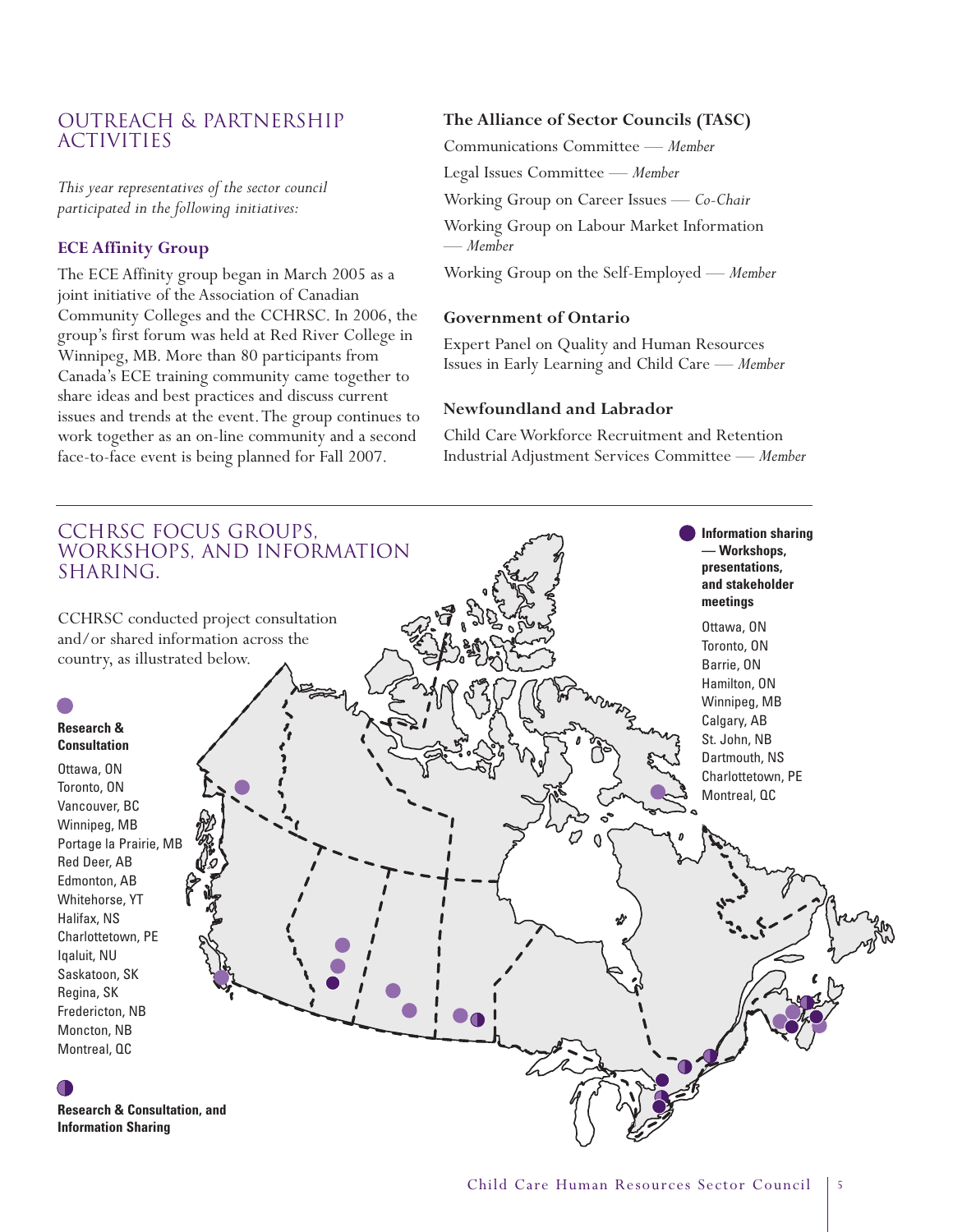# Auditor's report

To the Directors of Child Care Human Resources Sector Council:

We have audited the statement of financial position of Child Care Human Resources Sector Council as at March 31, 2007 and the statement of revenue and expense for the year then ended.These financial statements are the responsibility of the Council's management. Our responsibility is to express an opinion on these financial statements based on our audit.

We conducted our audit in accordance with Canadian generally accepted auditing standards. Those standards require that we plan and perform an audit to obtain reasonable assurance whether the financial statements are free of material misstatement. An audit includes examining, on a test basis, evidence

supporting the amounts and disclosures in the financial statements. An audit also includes assessing the accounting principles used and significant estimates made by management, as well as evaluating the overall financial statement presentation.

In our opinion, these financial statements present fairly, in all material respects, the financial position of the Council as at March 31, 2007 and the results of its operations and its cash flows for the year then ended in accordance with Canadian generally accepted accounting principles.

Ottawa, Ontario June 1, 2007

# OUSELEY HANVEY CLIPSHAM DEEP LLP

Licensed Public Accountants

| <b>Statement of Financial Position</b><br>as at March 31, 2007 | 2007          | 2006          |
|----------------------------------------------------------------|---------------|---------------|
| <b>CURRENT ASSETS</b>                                          |               |               |
| Cash                                                           | \$<br>78,584  | \$<br>78,083  |
| Accounts receivable                                            | 22,488        | 18,557        |
| Prepaid expenses                                               | 641           | 7,330         |
|                                                                | \$<br>101,713 | \$<br>103,970 |
| <b>CURRENT LIABILITIES</b>                                     |               |               |
| Accounts payable and accrued liabilities                       | 98,424        | 90,448        |
| Deferred revenue                                               | 4,074         | 13,535        |
|                                                                | 102,498       | 103,983       |
| <b>NET ASSETS</b>                                              |               |               |
| Unrestricted (deficit)                                         | (785)         | (13)          |
|                                                                | (785)         | (13)          |
|                                                                | \$<br>101,713 | \$<br>103,970 |

| <b>Statement of Changes in Net Assets</b><br>as at March 31, 2007       | 2007  | 2006 |
|-------------------------------------------------------------------------|-------|------|
| <b>UNRESTRICTED NET ASSETS (DEFICIT)</b><br>Balance — beginning of year | (13)  | (13) |
| Net expense for the year                                                | (772) |      |
| Balance — end of year                                                   | (785) | '13) |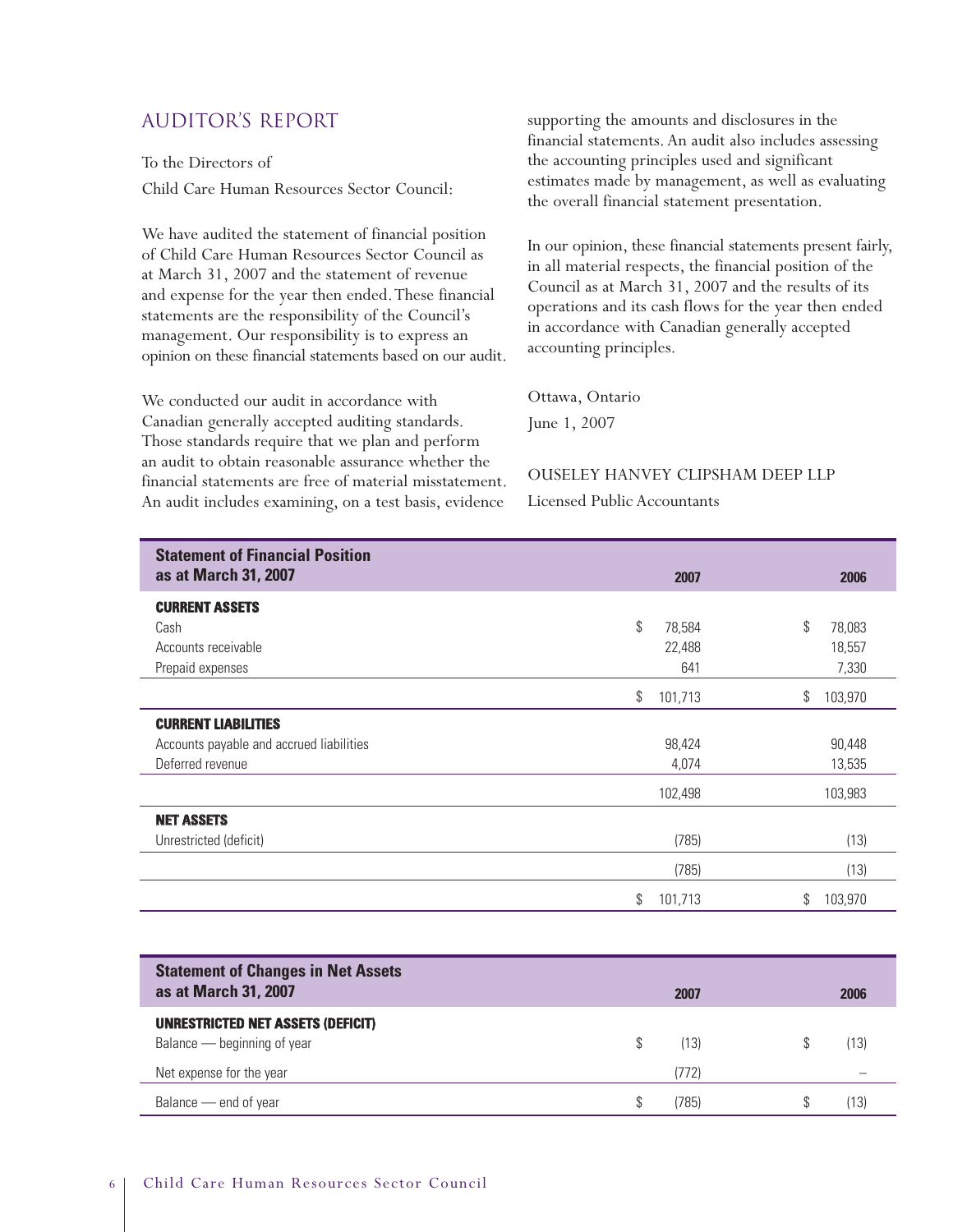| <b>Statement of Revenue and Expense</b><br>for the year ended March 31, 2007 | 2007          | 2006          |
|------------------------------------------------------------------------------|---------------|---------------|
| <b>REVENUE</b>                                                               |               |               |
| Contributions – Government of Canada                                         | \$<br>900,443 | \$<br>811,966 |
| Interest                                                                     | 33            | 38            |
| Other                                                                        | 538           | 1,290         |
|                                                                              | \$<br>901,014 | \$<br>813,294 |
| <b>EXPENSE</b>                                                               |               |               |
| Salaries and benefits                                                        | 212,742       | 189,093       |
| Contract personnel and professional fees                                     | 308,854       | 205,604       |
| Printing, production and dissemination                                       | 71,195        | 90,838        |
| Hospitality                                                                  | 11,486        | 23,575        |
| Translation                                                                  | 37,834        | 19,442        |
| Interpretation                                                               | 23,895        | 27,107        |
| Overhead                                                                     | 112,859       | 92,284        |
| Travel                                                                       | 122,921       | 165,364       |
|                                                                              | 901,786       | 813,307       |
| NET EXPENSE FOR THE YEAR                                                     | \$<br>(772)   | \$<br>(13)    |

| <b>Notes to Financial Statements</b><br><b>March 31, 2007</b>                                                                                                                                                                | 2007          | 2006          |
|------------------------------------------------------------------------------------------------------------------------------------------------------------------------------------------------------------------------------|---------------|---------------|
| <b>ECONOMIC DEPENDENCE</b><br>During the year the Council received approximately 99.9% of its<br>revenue from Human Resources and Skills Development Canada.<br>This revenue was applied to expenses in the following areas: |               |               |
| Infrastructure                                                                                                                                                                                                               | \$<br>515,630 | \$<br>485.137 |
| Communications Framework and Website Development                                                                                                                                                                             | 14.185        | 90.176        |
| Supporting Administration and Management in Child Care                                                                                                                                                                       | 33.950        | 199,729       |
| Training                                                                                                                                                                                                                     | 237,035       | 32,458        |
| <b>Career Awareness</b>                                                                                                                                                                                                      | 99.643        | 4.466         |
| Other                                                                                                                                                                                                                        | 571           | 1,328         |
|                                                                                                                                                                                                                              | \$<br>901,014 | \$<br>813,294 |
| <b>COMMITMENTS</b>                                                                                                                                                                                                           |               |               |

The Council has entered into a lease for office premises which expires on July 31, 2010. Minimum annual lease payments are \$20,193 per year. In addition, operating costs are currently estimated to be \$19,659 per year.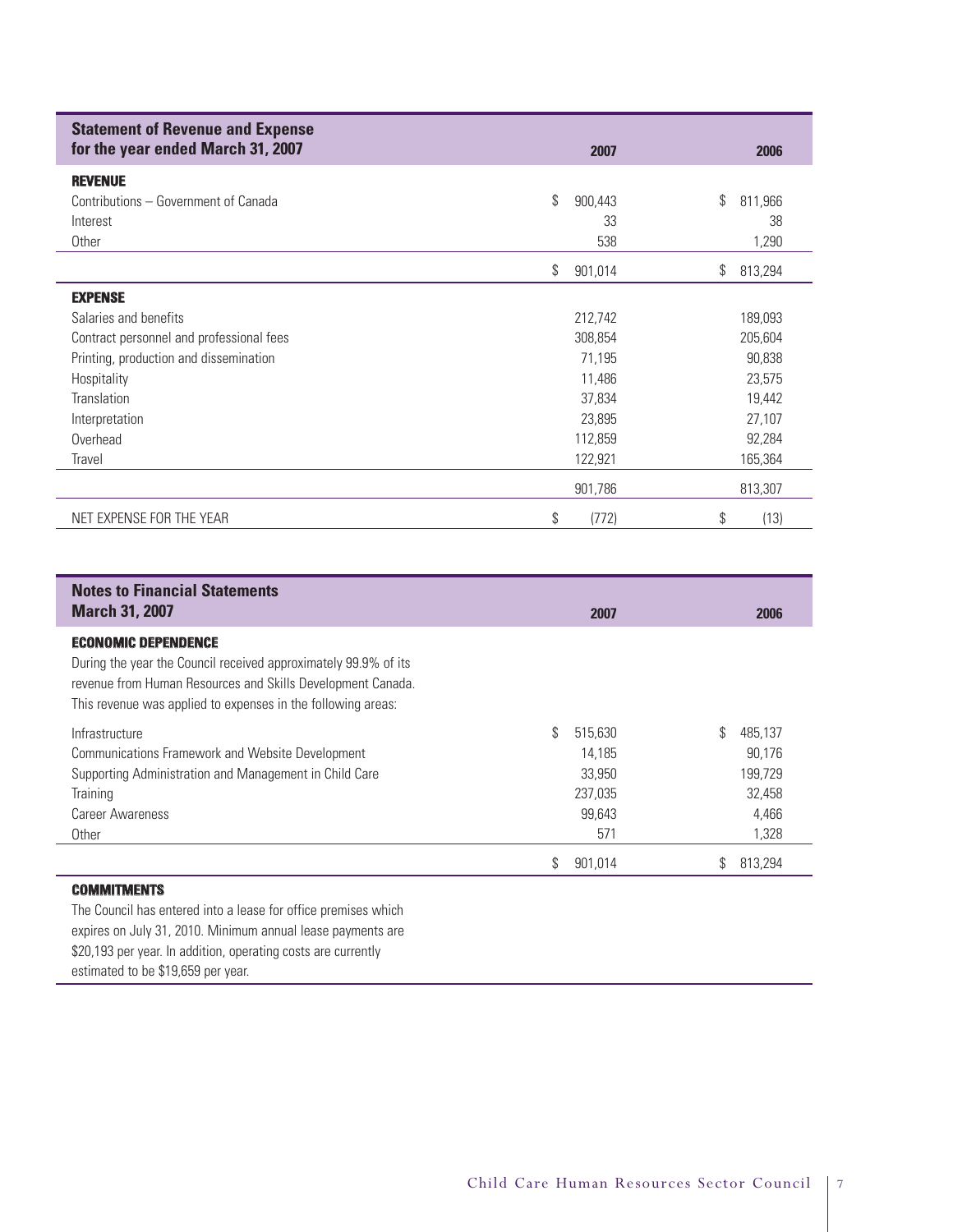# BOARD MEMBERS

*Note: Sector Council Board and Executive members are appointed for one or two-year terms. Dates indicate when a transition occurred, for example when one term ended and a new member joined.*

### Executive Committee

#### **Joanne Morris — Sector Council Chair**

Faculty, Early Childhood Education, College of the North Atlantic

Director at large Newfoundland & Labrador

#### **Karen Chandler**

*(moved from Board to Executive in July 2006)* Professor, George Brown College Representative: Canadian Child Care Federation Ontario

#### **Barbara Coyle**

*(April – June 2006)*

Executive Director, Canadian Child Care Federation Representative: Canadian Child Care Federation Ontario

#### **Jamie Kass**

Child Care Coordinator CUPW Representative: Canadian Union of Public Employees Ontario

#### **Raymonde Leblanc**

*(April – October 2006)* Conseillère syndicale, Confédération des syndicats nationaux Representative : Confédération des syndicats nationaux Quebec

#### **Christine McLean**

Past Chair, Child Care Advocacy Association of Canada

Representative: Child Care Advocacy Association of Canada Newfoundland & Labrador

#### **Dixie Mitchell**

Child Care Consultant Director at Large New Brunswick

#### **Gay Pagan**

*(moved from Board to Executive in November 2006)*

Manitoba Government and General Employees' Union

Representative: National Union of Public and General Employees

Manitoba

#### Council Members

#### **Sheila Davidson**

*(April - September 2006)* Child and Youth Advocate, City of Vancouver Representative: Child Care Advocacy Association of Canada British Columbia

#### **Sue Delanoy**

*(November 2006 - Present)*

Executive Director, Saskatoon Communities for Children

Representative: Child Care Advocacy Association of Canada

Saskatchewan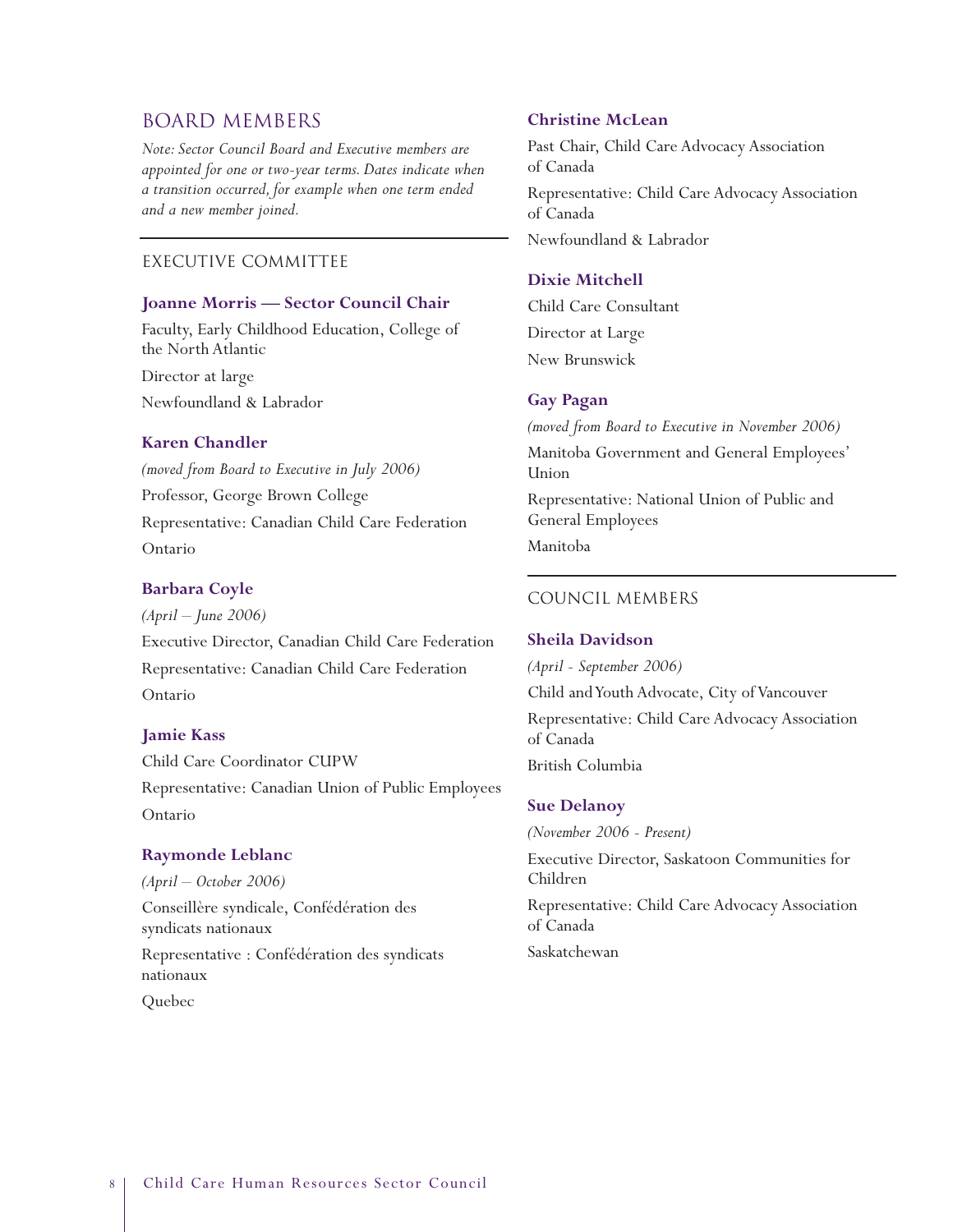#### **Elaine Ferguson**

*(September 2006 - Present)* Executive Director, Child Care Connections Representative: Canadian Child Care Federation Nova Scotia

# **Joanne Fournier**

*(February 2007 - Present)*

Enseignante en Techniques d'éducation à l'enfance, Cégep du Vieux Montréal

Representative: Confédération des syndicats nationaux

Quebec

# **Denise Gilbert**

Executive Director, Schoolhouse Playcare Centres Director at large Ontario

# **Mary Goss-Prowse**

Registrar of Certification Association of Early Childhood Educators, Newfoundland and Labrador Representative: Canadian Child Care Federation Newfoundland & Labrador

# **Maureen Hall**

Director, Today's Family Director at large Ontario

# **Marta Juorio**

Director of Child Care,YWCA Child Development Centre Representative: Child Care Advocacy Association of Canada Saskatchewan

# **Marcia Lopez**

*(April – September 2006)* Toronto Home Child Care Office, Family Day Care Services Representative: Canadian Union of Public Employees Ontario

# **Kathy Reid**

Director, Manitoba Child Care Program, Manitoba Dept. of Family Services and Housing Provincial/Territorial Director Director at Large (ex officio) Manitoba

# **Josée Roy**

Adjointe à l'exécutif Confédération des syndicats nationaux Representative : Confédération des syndicats nationaux Quebec

# **Stephanie Seaman**

B.C. Government and Service Employees' Union Representative: National Union of Public and General Employees British Columbia

# **Bonnie Traverse**

Day Care Director, Lake St. Martin's Day Care Director at Large Manitoba

# **Margot Young**

*(September 2006 – Present)* Representative: Canadian Union of Public Employees Ontario